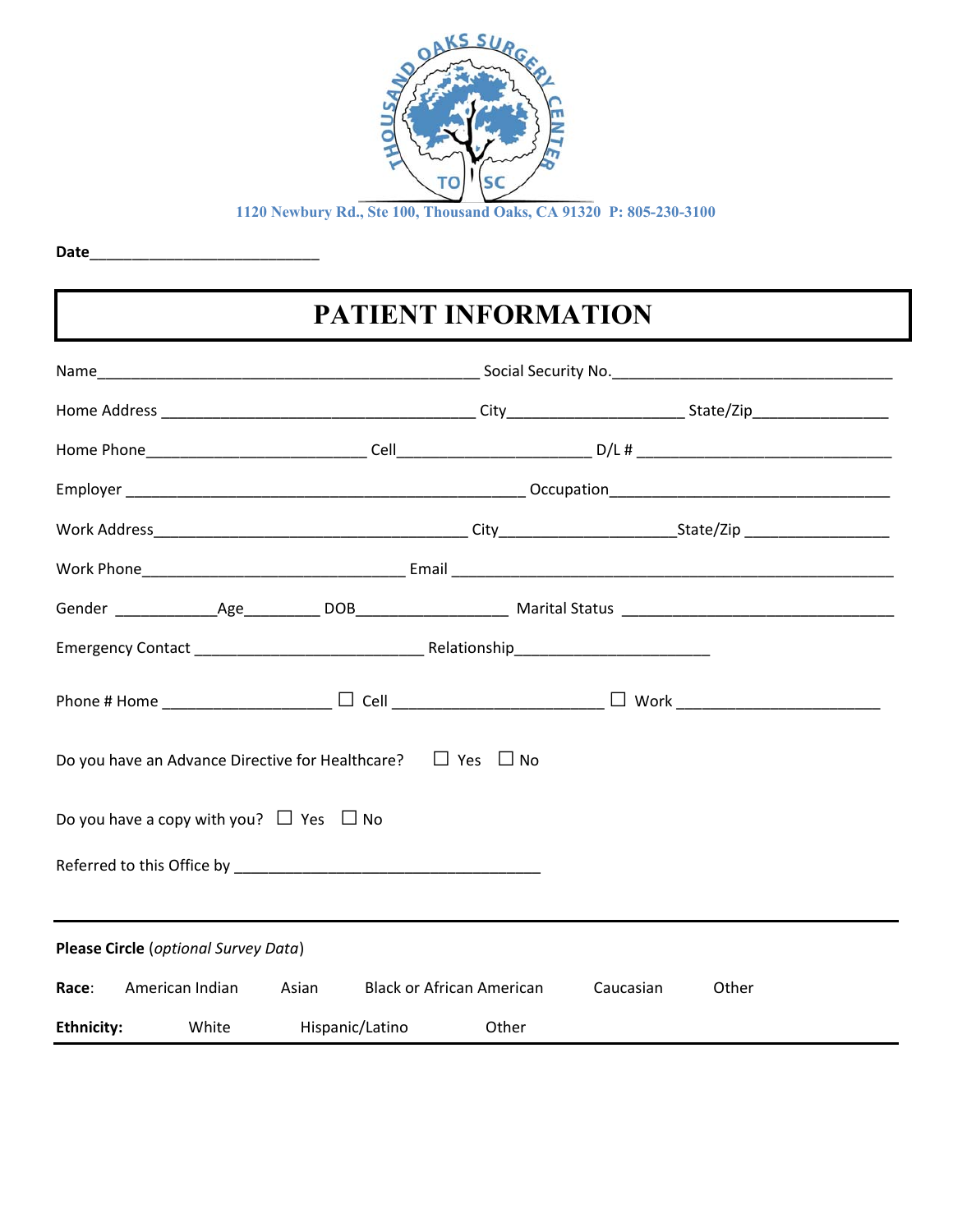

### **PRIMARY INSURANCE**

| Subscribers Date of Birth__________________                                             |                                         |  |
|-----------------------------------------------------------------------------------------|-----------------------------------------|--|
| PLEASE SUBMIT YOUR INSURANCE CARD AND PICTURE ID WITH THIS FORM, SO WE MAY MAKE A COPY. |                                         |  |
|                                                                                         | <b>SECONDARY INSURANCE</b>              |  |
|                                                                                         |                                         |  |
|                                                                                         |                                         |  |
|                                                                                         | <b>ASSIGNMENT OF INSURANCE BENEFITS</b> |  |

I CERTIFY THAT I HAVE INSURANCE COVERAGE WITH THE ABOVE INSURANCE CARRIER(S) AND HEREBY AUTHORIZE THOUSAND OAKS SURGERY CENTER TO RELEASE TO THE CARRIER(S) ANY INFORMATION THAT IS NECESSARY TO OBTAIN INSURANCE BENEFITS. I ASSIGN TO THOUSAND OAKS SURGERY CENTER ALL MY RIGHT, TITLE, AND INTEREST IN AND TO ANY AND ALL HEALTHCARE AND/OR SURGICAL BENEFITS OTHERWISE PAYABLE TO ME FOR ANY MEDICAL TREATMENT, RENDERED BY THOUSAND OAKS SURGERY CENTER AS DESCRIBED IN THE ATTACHED MEDICAL CLAIM FORM. **I UNDERSTAND THAT I AM FINANCIALLY RESPONSIBLE** FOR ALL CHARGES INCURRED, WHETHER OR NOT PAID BY INSURANCE AND AGREE TO PAY ANY APPLICABLE DEDUCTIBLE AND COPAYMENT AMOUNT NOT COVERED BY MY INSURER, PLAN OR PAYER.

 I UNDERSTAND THAT MY INSURANCE COMPANY MAY ISSUE A CHECK FOR SERVICES PROVIDED BY THOUSAND OAKS SURGERY CENTER TO MY SELF OR POLICY HOLDER. AS PART OF THIS ASSIGNMENT I AUTHORIZE THE PROVIDER TO ENDORSE ANY CHECK MADE PAYABLE TO THE PROVIDER AND TO MYSELF FOR SERVICES RENDERED. IN ADDITION, I AGREE TO ENDORSE ANY INSURANCE CHECK SENT TO ME BY MY INSURANCE CARRIER FOR SERVICES RECEIVED AND FORWARD TO THOUSAND OAKS SURGERY CENTER (*WITHIN 10DAYS UPON RECEIPT OF SUCH CHECK)*

IF I DEPOSIT SUCH A CHECK INTO MY PERSONAL ACCOUNT, I AGREE TO SEND THOUSAND OAKS SURGERY CENTER A PERSONAL CHECK FOR THE EQUIVALENT AMOUNT. FAILURE TO REMIT PAYMENT WITHIN THE GIVEN TIME FRAME CAN RESULT IN COLLECTIONS EFFORTS BY THE PROVIDER, OUTSIDE COLLECTIONAGENCY, AND/OR LEGAL ACTION.

| Signed            | Date |
|-------------------|------|
|                   |      |
| <b>Print Name</b> |      |

*If not signed by Patient please circle*: Parent (for a minor) Guardian Minor/Other Spouse Beneficiary/ Personal Representative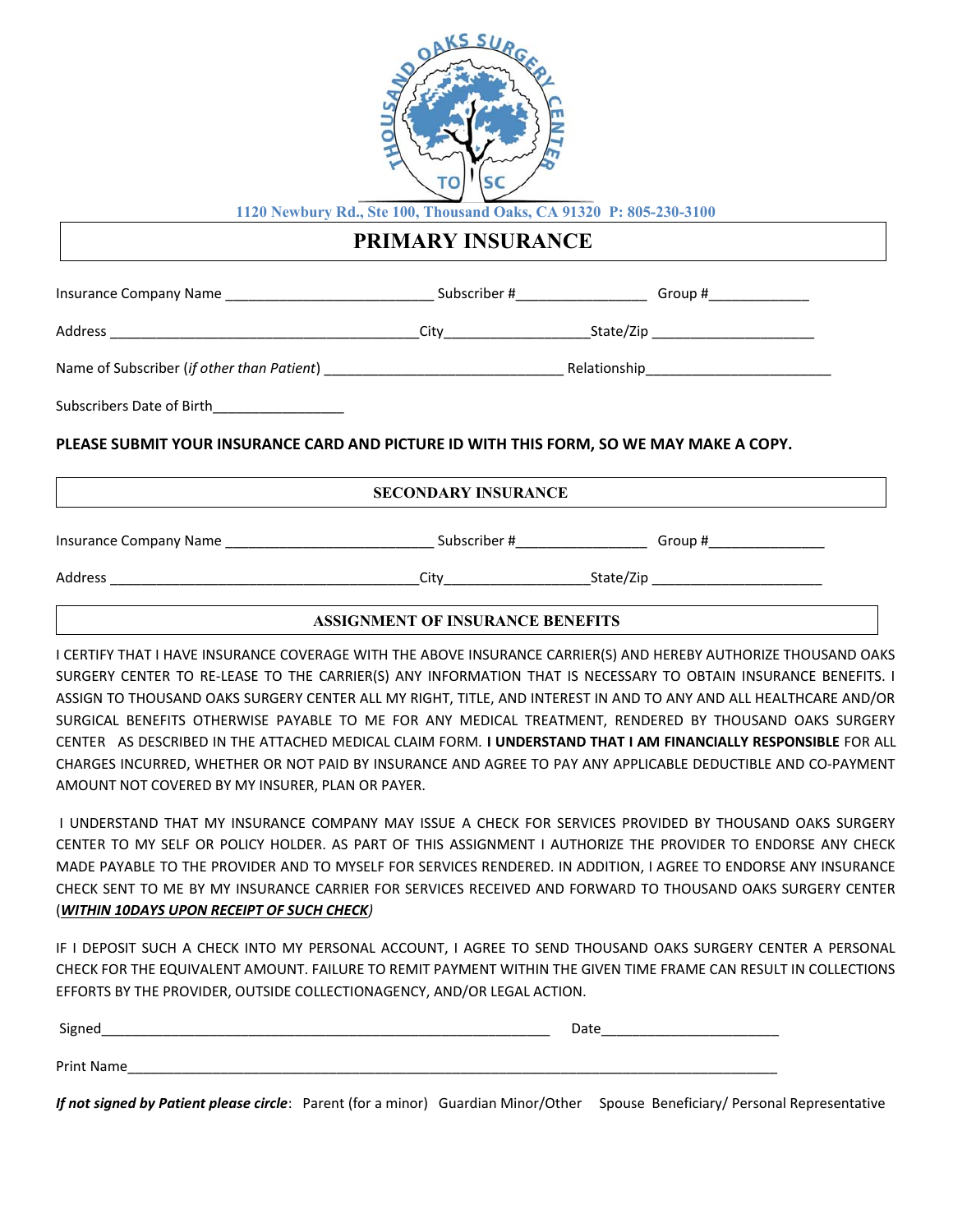

### **DISCLOSURE NOTICES**

### **Patients Rights:**

In recognition of the responsibility of this Center in the rendering of patient care and our commitment to high standards of quality professional care, these rights and responsibilities are affirmed as the policies and practices of Thousand Oaks Surgery Center.

- 1. Patients may exercise these rights without regard to sex, economic status, educational background, race, color, religion, ancestry, national origin, sexual orientation, marital status, or the source of payment for care. These rights also apply to adolescent patient and their parent/guardian.
- 2. Patients have the right to considerate and respectful care, with consideration given to the psychosocial, spiritual and cultural variables that influence the perception of illness.
- 3. Patients have the right to receive as much information about any proposed treatment or procedure as the patient may need in order to make an informed consent or to refuse treatment. This information shall include a description of the procedure or treatment and the medically significant risks involved in the treatment, expected benefits, alternate courses of treatment or non treatment, and the risk involved in each and to know the name of the person who will carry out the procedure or treatment.
- 4. Patients or his/her representative have the right to actively participate in the development and implementation of his/her plan of treatment allowing his/her to make informed decisions as to the treatment. To the extent permitted by law, this includes the right to refuse treatment and to be informed of medical consequences of such refusal. This right must not be construed as a mechanism to demand the provision of treatment or services to be deemed medically unnecessary or inappropriate.
- 5. Patients have the right to choose their own physicians.
- 6. Patients have the right to privacy concerning the medical care program. Case discussion, consultation, examination and treatment are confidential and should be conducted discretely. The patient has the right to be advised as to the reason for the presence of any individual.
- 7. Patients have the right to confidential treatment of all communications and records pertaining to the care and stay at *Thousand Oaks Surgery Center.* Written permission shall be obtained before the medical records can be made available to anyone not directly concerned with the care.
- 8. Patients have the right to a response to any reasonable request made for service within *Thousand Oaks Surgery Center's* capacity and mission.
- 9. Patients have the right to refuse treatment to the extent permitted by law and are informed of the medical consequences of such refusal. The patient accepts responsibility for his/her actions should he/she refuses treatment or not follows the instructions of the physician or facility.
- 10. Patients have the right to reasonable continuity of care and to know, in advance, the time and location of their procedure as well as the identity of persons providing the care.
- 11. Patients have the right to be informed of continuing healthcare requirements following discharge.
- 12. Patients have the right to examine and receive an explanation of bill, regardless of source of payments.
- 13. All patients' rights apply to the person who may have legal responsibility to make decision regarding medical care on behalf of the patient.
- 14. Patients have the right to designate visitors of his/her choosing in accordance with our Centers policy.
- 15. Patients, or designated representative, have the right to participate in the consideration of the ethical issues that a rise in the care of the patient.
- 16. Patients have the right to be informed of the mechanism for the review and resolution of concerns regarding the quality of care.
- 17. Patients and/or their legal representative have access to the information contained in the medical record. Written permission will be obtained before medical records can be made available to anyone not directly concerned with their care. Picture ID will be required upon arrival.
- 18. Patients have the right to reasonable access to care.
- 19. Patients have the right to access protective services.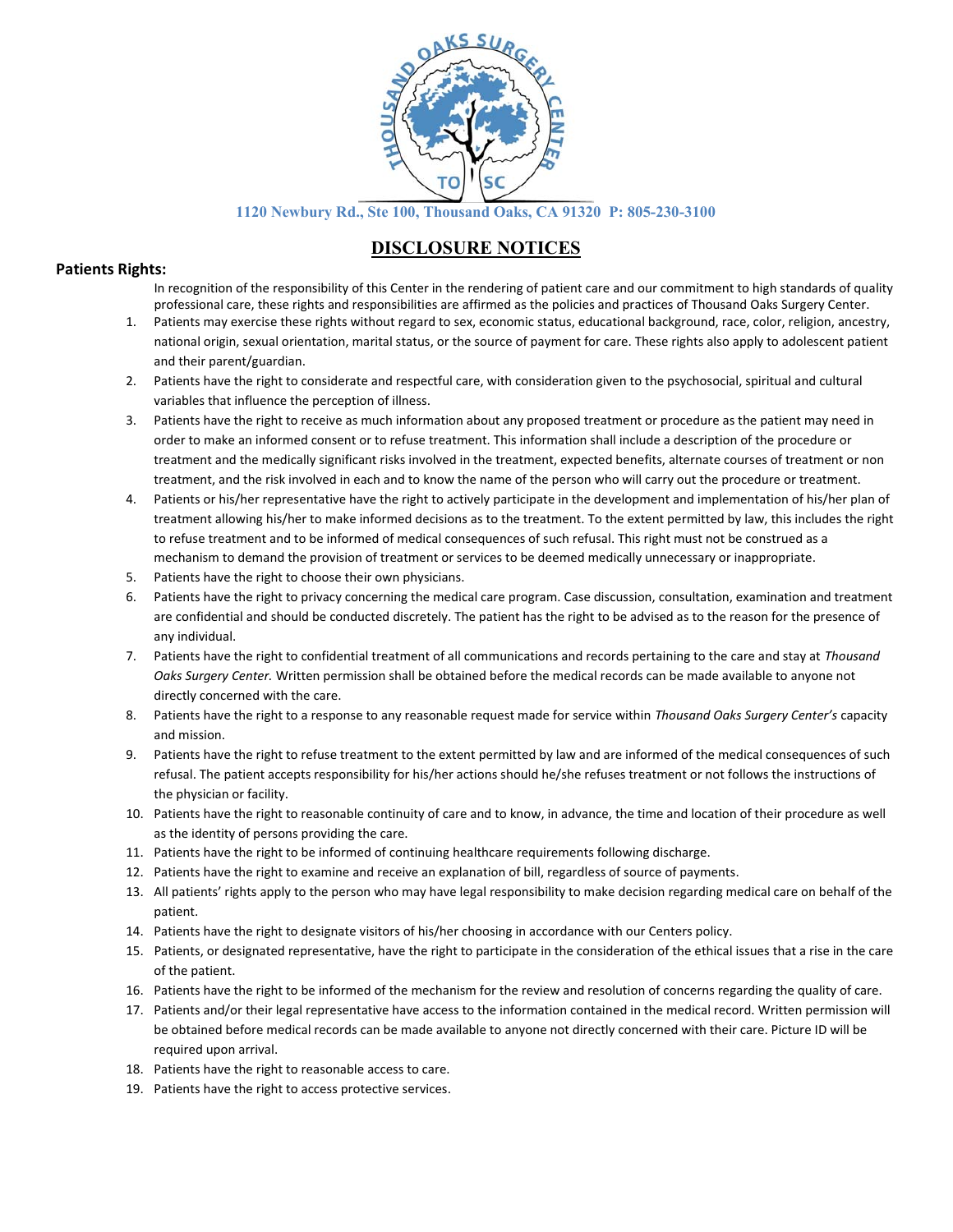

- 20. Each Patient or, when appropriate, the patients representative will be given a written copy of the patients rights in advance of furnishing or discontinuing patient care whenever possible.
- 21. Patients have the right to participate in the development and implementation of his plan of care.
- 22. Patients have the right to appropriate assessment and management of pain.
- 23. Patient has his/her right to personal privacy.
- 24. Patient or his/her representative has the right to make informed decisions regarding his /her care. The patients rights include being informed of his her health status, being involved in care planning and treatment, and being able to request or refuse treatment
- 25. The patient will be free from any act of discrimination or reprisal.
- 26. If a patient is adjudged incompetent under applicable state laws by a court of a proper jurisdiction, the rights of the patient are exercised by the person appointed under state law to act on the patients behalf.
- 27. If a state court has not adjudged a patient incompetent, any legal representative or surrogate designated by the patient in accordance with state law may exercise the patient's rights to the extent allowed by state law.
- 28. The patient will be free from all forms of abuse or harassment.
- 29. Patients have the right to the confidentiality of his/her clinical record(s).
- 30. Patients have the right to access information contained in his/her clinical records within a reasonable time frame.
- 31. Patient has the right to receive care in a safe setting.

#### **PATIENT RESPONSIBILITIES:**

- 1. To work with your healthcare team and to follow all safety rules.
- 2. To show respect and consideration to our staff, and to other patients and visitors.
- 3. To respect the privacy of other patients.
- 4. To give your healthcare team complete and correct information to the best of his/her ability about health, any medications, including over the counter products and dietary supplements, and any allergies or sensitivities.
- 5. To tell your Doctor about any changes in your health after you leave our facility.
- 6. To keep, or cancel your appointments for your healthcare.
- 7. To tell your healthcare team if you wish to change any of your decisions.
- 8. To ask for clarification if information or instructions are not understood.
- 9. Inform his/her provider about any Advance Directive and provide a copy at admission.
- 10. To accept personal financial responsibility for any charges not covered by his/her insurance.
- 11. Provide transportation by a responsible adult to take him/her home from the facility and remain with him/her for 24 hours, if required by his/her Physician.
- 12. Follow treatment plan prescribed by his /her provider and participate in his/her care.

### **COMMENTS ABOUT THE CARE YOU RECEIVED:**

If you have a comment, complaint or grievance about the quality of care or services received, we would like to hear from you. Please contact our patient advocate, Renee Galvan at 1120 Newbury Rd, Thousand Oaks Ca. 91320 (805-230-3100)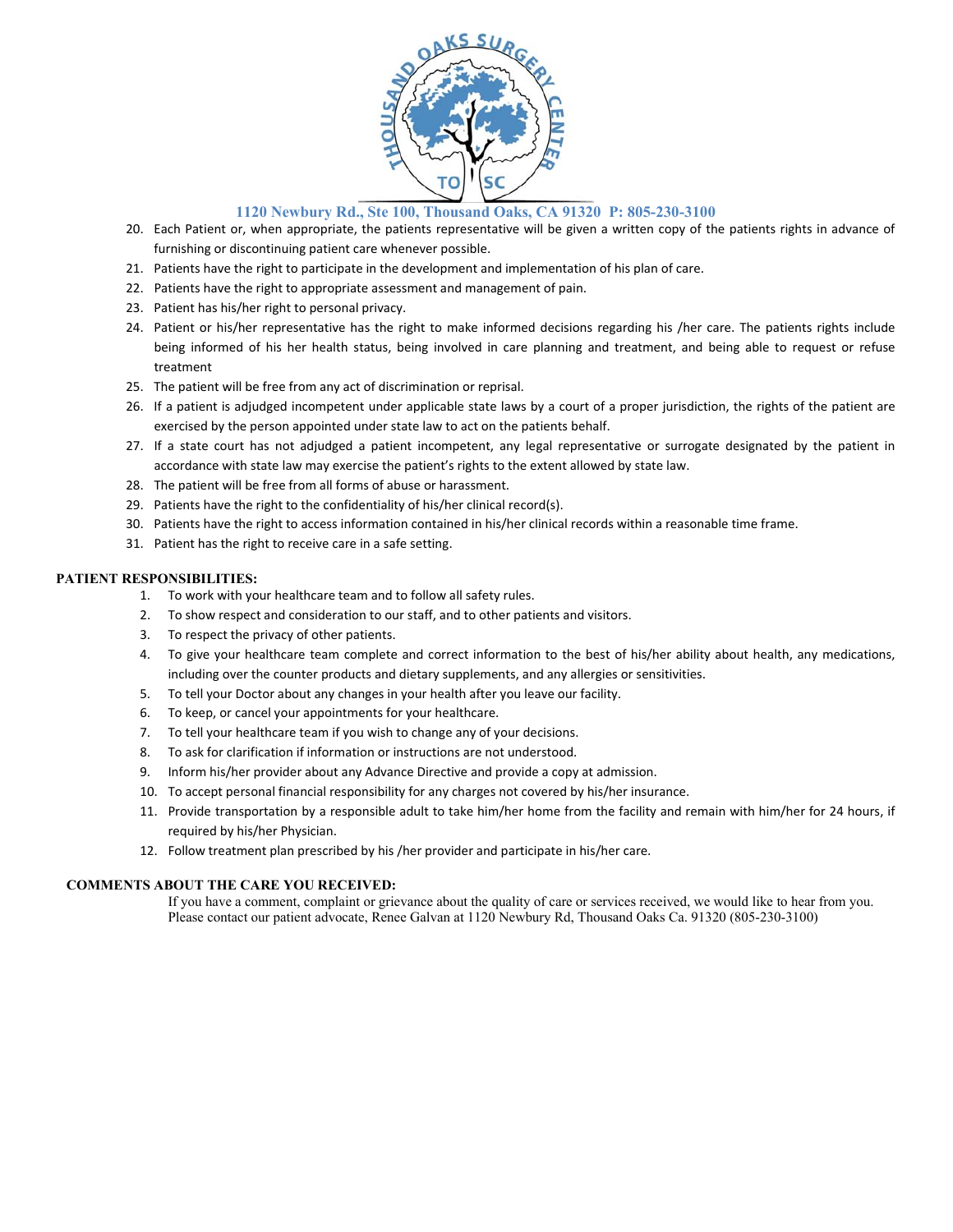

#### **1120 Newbury Rd., Ste 100, Thousand Oaks, CA 91320 P: 805-230-3100 Complaints and grievances can be filed with any of the following:**

| <b>Medical Board of California</b> | Accreditation Association for Ambulatory                         | Office of the Medicare Beneficiary Ombudsman  |
|------------------------------------|------------------------------------------------------------------|-----------------------------------------------|
| <b>Central Complaint Unit</b>      | Healthcare                                                       | www.medicare.gov/claims-and-appeals/medicare- |
| 2005 Evergreen Street, Suite 1200  | 5250 Old Orchard Rd, ste 200, Skokie, Ill 60077;<br>847-853-6060 | rights/get-help/ombudsman.html                |
| Sacramento, CA 95815               | www.AAAHC.org                                                    | 877-486-2048                                  |
| http://www.mbc.ca.gov              |                                                                  |                                               |
| 800-633-2322                       |                                                                  |                                               |
| 916-263-2424                       |                                                                  |                                               |

#### **NOTICE OF PRIVACY PRACTICES:**

The Health Insurance Portability & Accountability Act of 1966 (HIPPA) requires all health records and other individually identifiable health information used or disclosed to us in any form, whether electronically, on paper, or orally to be kept confidential. This Federal Law gives you, the patient, significant new rights to understand and control how your health information is used. As required by HIPPA, we have prepared this explanation of how we are required to maintain the privacy of your health information, and how we may use and disclose your health information. You have the right to file a formal written complaint with us or with the Department of Health and Human Services, Office of Civil Rights, 200, Independence Ave., South Washington, DC. 20201 Phone: 877-696-6775, in the event you feel your privacy rights have been violated. We will not retaliate against you for filing a complaint.

#### **ADVANCE DIRECTIVES:**

An Advance Directive refers to your written instructions about your future medical care, in the event you become unable to speak for yourself. There are two (2) types of Advance Directives: A living will and a medical power of attorney. If you would like a copy of the official state Advanced Directive forms you may download them from wwwcalhealth.org. or a copy is available to you upon request.

Please be advised, based on reasons of organization conscience, Thousand Oaks Surgery Center, will initiate all reasonable efforts to revive a patient should a medical emergency occur, including resuscitative or other stabilizing measures, regardless of the contents of any advance directive/living will/health care proxy or instructions from a healthcare agent. The center will ensure that patients are fully informed of this policy prior to receiving any care. We will provide patients with information on applicable State health and safety laws relative to advance directives/living wills.

#### **OWNERSHIP/ FINANCIAL INTEREST:**

Please be advised that these Physician's have a financial interest in Thousand Oaks Surgery Center LLC.

\_\_\_\_\_\_\_\_\_\_\_\_\_\_\_\_\_\_\_\_\_\_\_\_\_\_\_\_\_\_\_\_\_\_\_\_\_\_\_\_\_\_\_\_\_\_\_\_\_\_\_\_\_\_\_ \_\_\_\_\_\_\_\_\_\_\_\_\_\_\_\_\_\_\_\_\_\_\_\_\_\_\_\_\_\_\_\_\_\_\_\_\_\_\_\_\_\_\_\_\_\_\_\_\_\_\_\_\_

Alexander P. Hersel MD Bradley Spiegel MD Brooke Gifford DPM Michael Vercillo MD Gary Pattee MD Jeffrey Feinfield MD Roee Rubinstein MD Heraj Patel DPM Glenn Waldman, MD Pierre Durand, MD

Print Name (Patient)

\_\_\_\_\_\_\_\_\_\_\_\_\_\_\_\_\_\_\_\_\_\_\_\_\_\_\_\_\_\_\_\_\_\_\_\_\_\_\_\_\_\_\_\_\_\_\_\_\_\_\_\_\_\_\_ DATE\_\_\_\_\_\_\_\_\_\_\_\_\_\_\_\_\_ TIME\_\_\_\_\_\_\_\_\_\_\_\_\_\_\_\_

Signature Patient Staff Signature Patient Staff Signature Staff Signature Staff Signature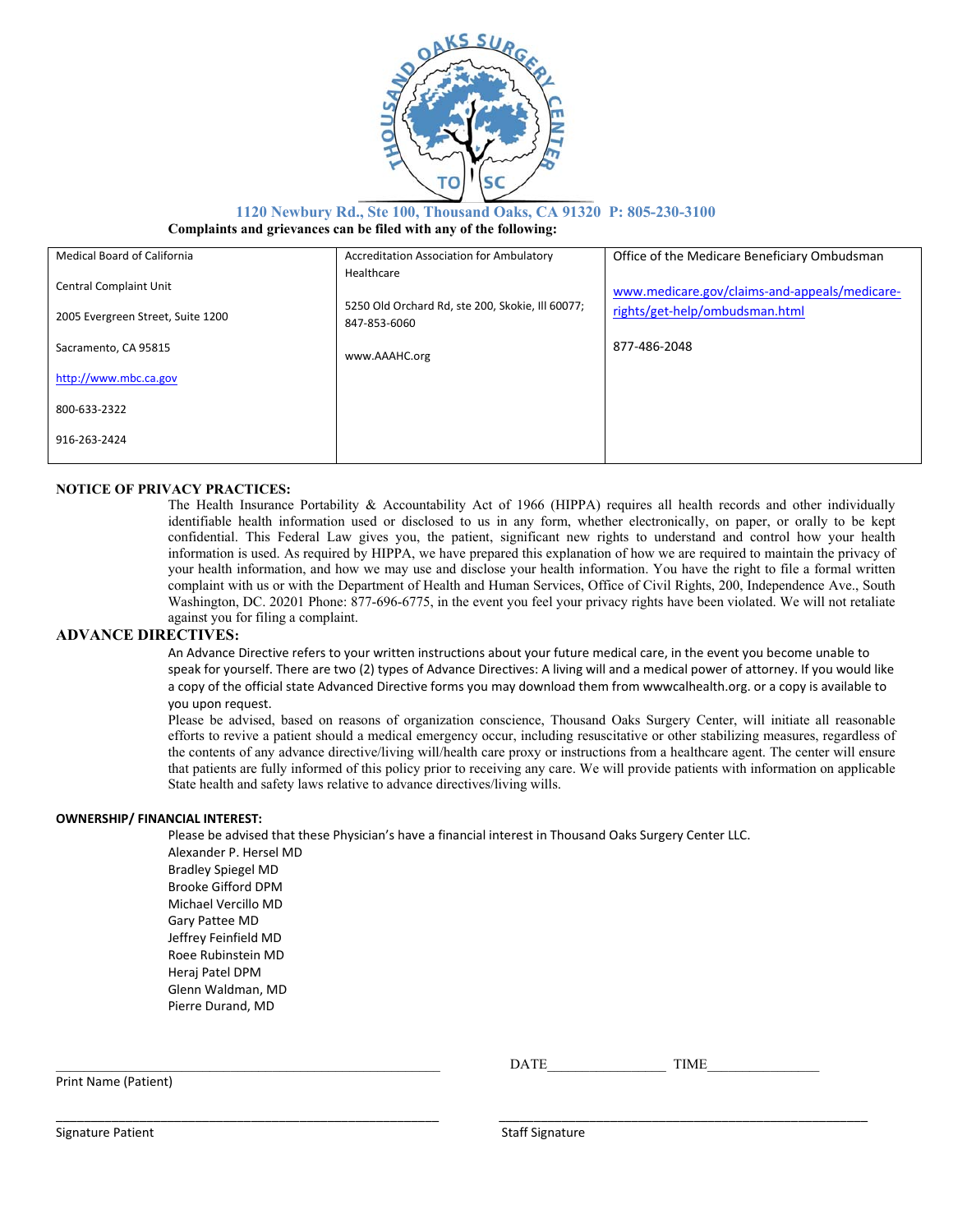

|                               | Date of Surgery: _______________                                                                                |
|-------------------------------|-----------------------------------------------------------------------------------------------------------------|
| <b>Advance Directive</b>      |                                                                                                                 |
|                               | I have an Advance Directive. YES ___ NO _____ I would like information on Advance Directive. YES ______ NO ____ |
|                               | I brought a copy of my Advance Directive and gave a copy to Thousand Oaks Surgery Center. YES ______ NO _____   |
|                               | <b>PATIENT FINANCIAL AGREEMENT</b>                                                                              |
| <b>PROPOSED PROCEDURE(S):</b> |                                                                                                                 |
|                               |                                                                                                                 |

We would like to share the following policies with you so that you understand your responsibilities regarding charges for the service rendered to you by this facility.

Patients who cancel less than 48 hours prior to their procedure (or are a NO show) will be charged **\$100.**

A Tuesday surgery must be cancelled before 5pm on the Friday prior to the procedure.

There will be no exceptions for the late cancellation, i.e. illness, work-related, etc. Your Surgery costs include physician and anesthesiologist's time, nursing staff, supplies ordered for your visit, and the time reserved for you, during which no other patients can be booked for appointment and/or surgical procedures.

You the Patient are also responsible for other associated fees that may include anesthesia, professional, lab and prescriptions. Surgery fees are payable to the surgery center and billed separately through a billing agency.

Thousand Oaks Surgery Center, LLC will bill your Insurance for the facility fees. Patient is responsible for his/her deductible, if not met prior to billing for facility fees. If your Insurance carrier fails to pay for services within 90 days, you will be notified about the unpaid charges and asked to contact your Insurance carrier to help collect payment for your procedure. *In the event any charges are uncollectible from your Insurance carrier we will balance bill you for the remaining balance (after we have received a denial from your Insurance carrier)*. Thousand Oaks Surgery Center, LLC will work with you on amounts that are owed in the event this should happen.

There will be two (2) or three (3) separate charges for your procedure. If you are having anesthesia there will be a charge from the anesthesiologist. There will be a charge for the facility. There will also be a professional charge from the doctor and possible pathology fees.

We would be glad to try and help answer any questions you may have regarding co-insurance; however, since there are multiple insurance plans it is advisable that you contact your Member Services Department with you Insurance carrier to obtain this information.

I, \_\_\_\_\_\_\_\_\_\_\_\_\_\_\_\_\_\_\_\_\_\_\_\_\_\_\_\_\_\_\_\_\_\_\_\_\_\_\_\_\_\_\_\_, understand that the fees are for performance of the procedure(s) outlined, and are being done in OUT OF NETWORK FACILITY with all insurance companies (except Medicare and Some HMO's). I am choosing to use my out of network benefits and NOT for a guaranteed result. If additional procedures are added on the day of the surgery, or if re-operation is necessary, there may be additional charges.

I have read, understand and agree to the terms of this agreement.

|                                |                                                             |                   | Date: |      |  |
|--------------------------------|-------------------------------------------------------------|-------------------|-------|------|--|
| Signature                      | $\Box$ Patient $\Box$ Parent/Guardian $\Box$ Representative |                   |       |      |  |
| <b>Staff Witness Signature</b> |                                                             | <b>Print Name</b> |       | Date |  |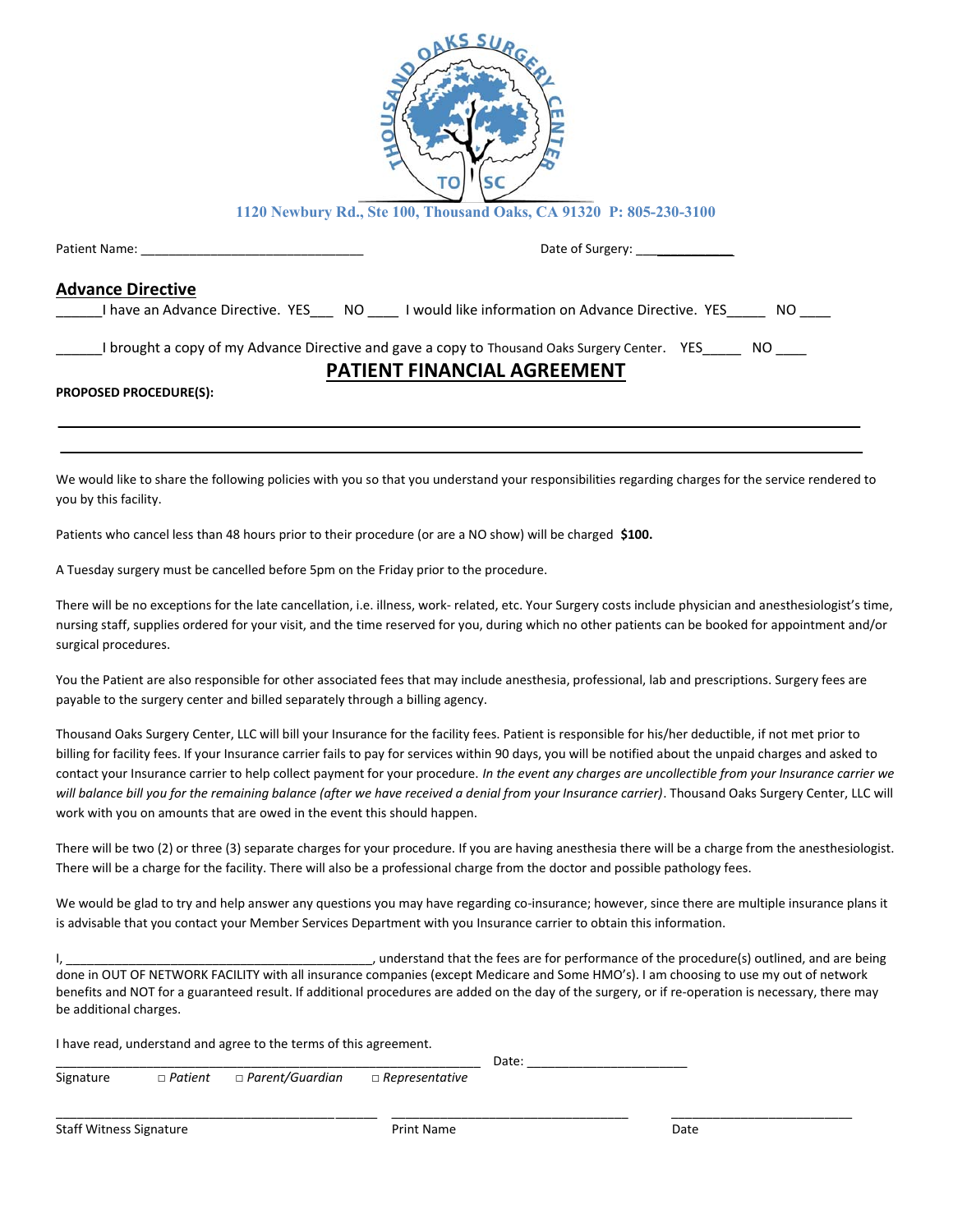

### **1120 Newbury Rd., Ste 100, Thousand Oaks, CA 91320 P: 805-230-3100 Member Authorization Form for a Designated Representative to Appeal a Determination**

To: **Insurance Carrier**

Date:  $\overline{\phantom{a}}$ 

Member Name:

Member Insurance ID Number: \_\_\_\_\_\_\_\_\_\_\_\_\_\_\_\_\_

I hereby authorize: *\_*Thousand Oaks Surgery Center*\_\_\_\_* to appeal Insurance Carriers determination concerning

\_\_\_\_\_\_\_\_\_\_\_\_\_\_\_\_\_\_\_\_\_\_\_\_\_\_\_\_\_\_\_\_\_\_\_\_\_\_\_\_\_\_\_\_\_\_\_\_\_\_\_\_\_\_\_\_\_\_\_\_\_\_\_\_\_\_\_\_\_\_\_\_\_\_\_\_\_\_\_\_\_\_\_\_

on my behalf, as my Designated Representative, and as a part of the appeal. I hereby authorize Insurance Carrier in its decision letter and in connection with the processing of my appeal, to communicate with my Designated Representative in all aspects of the appeal. I understand that these communications may contain the following:

All medical and financial information contained in my insurance file, including but not limited to treatment for venereal disease, alcoholism and drug abuse, abortion, mental disorder and HIV status relating to my examination, treatment and hospital confinement in connection with the determination which is being appealed.

I understand this information is privileged and confidential and will only be released as specified in this Authorization, or as required or permitted by law. This authorization is valid for a period of one year.

Signature of Member or Legal Guardian/Representative

Signature of Witness **OR** Designated Representative

\_\_\_\_\_\_\_\_\_\_\_\_\_\_\_\_\_\_\_\_\_\_\_\_\_\_\_\_\_\_\_\_\_\_\_\_\_\_\_\_\_\_\_\_\_\_\_\_\_\_\_\_\_\_\_\_\_\_\_\_\_\_\_\_\_\_

\_\_\_\_\_\_\_\_\_\_\_\_\_\_\_\_\_\_\_\_\_\_\_\_\_\_\_\_\_\_\_\_\_\_\_\_\_\_\_\_\_\_\_\_\_\_\_\_\_\_\_\_\_\_\_\_\_\_\_\_\_\_\_\_\_\_

\_\_\_\_\_\_\_\_\_\_\_\_\_\_\_\_\_\_\_\_\_\_\_\_\_\_\_\_\_\_\_\_\_\_\_\_\_\_\_\_\_\_\_\_\_\_\_\_\_\_\_\_\_\_\_\_\_\_\_\_\_\_\_\_\_\_

\_\_\_\_\_\_\_\_\_\_\_\_\_\_\_\_\_\_\_\_\_\_\_\_\_\_\_\_\_\_\_\_\_\_\_\_\_\_\_\_\_\_\_\_\_\_\_\_\_\_\_\_\_\_\_\_\_\_\_\_\_\_\_\_\_\_

Print Name of Witness/Designated Representative

Title (if on Providers staff) OR Relationship to Member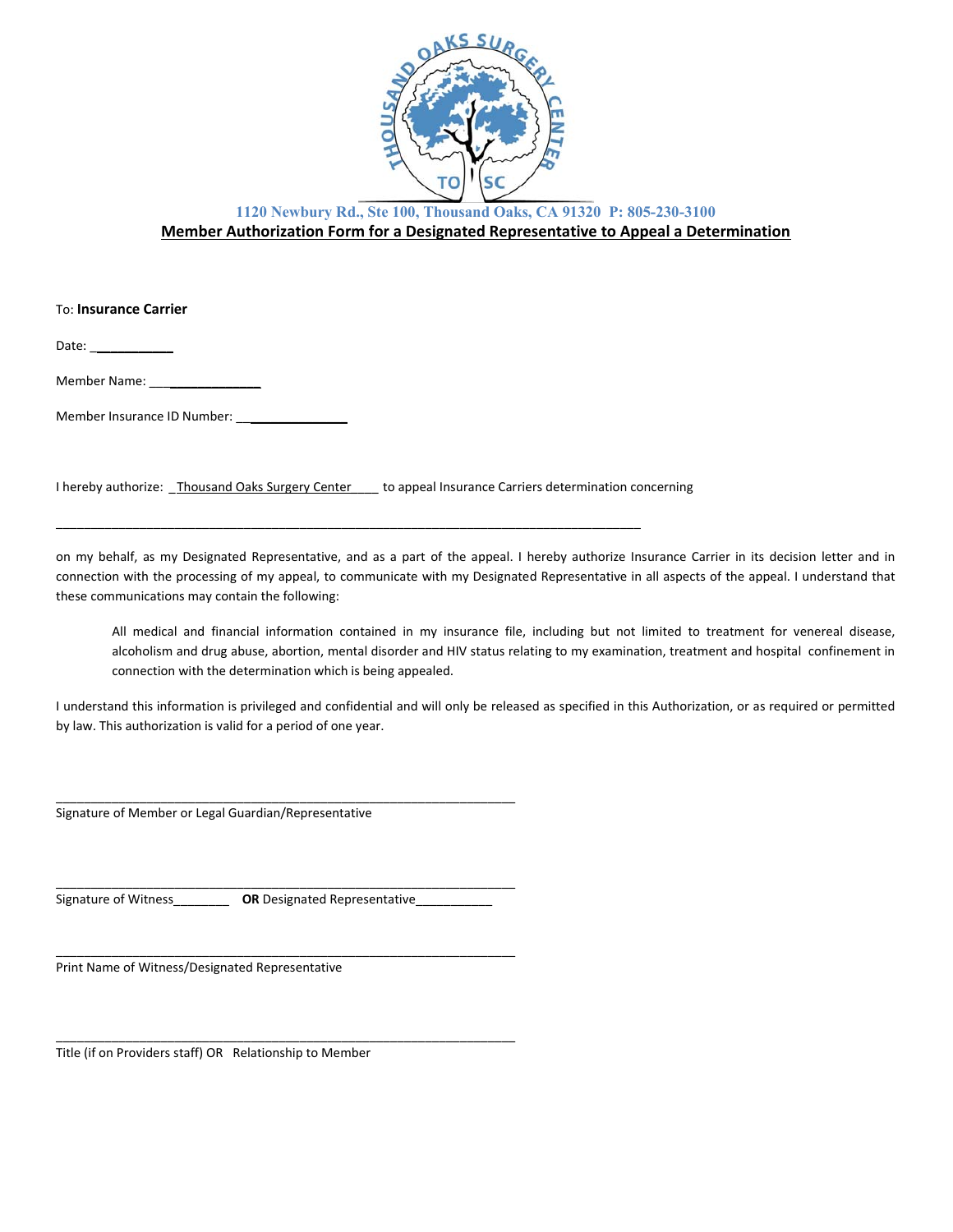

**1120 Newbury Rd., Ste 100, Thousand Oaks, CA 91320 P: 805-230-3100** 

# The undersigned certifies:

| I have received a copy of the Patients Rights.<br>My Responsibilities as a Patient.<br>Grievance procedures: In addition, I have been informed that any grievance will be appropriately investigated and<br>I will receive a written response within 30 days.                                                                                                                                                                                                                                                                                                                                                                                                                                                        |
|----------------------------------------------------------------------------------------------------------------------------------------------------------------------------------------------------------------------------------------------------------------------------------------------------------------------------------------------------------------------------------------------------------------------------------------------------------------------------------------------------------------------------------------------------------------------------------------------------------------------------------------------------------------------------------------------------------------------|
| I have received notice on The Policy of Thousand Oaks Surgery Center regarding Advance Directives.                                                                                                                                                                                                                                                                                                                                                                                                                                                                                                                                                                                                                   |
| I have an Advance Directive. YES___ NO ____ I would like information on Advance Directive. YES_____ NO                                                                                                                                                                                                                                                                                                                                                                                                                                                                                                                                                                                                               |
| I brought a copy of my Advance Directive and gave a copy to Thousand Oaks Surgery Center.                                                                                                                                                                                                                                                                                                                                                                                                                                                                                                                                                                                                                            |
|                                                                                                                                                                                                                                                                                                                                                                                                                                                                                                                                                                                                                                                                                                                      |
| I received notification of Ownership and Financial Interest.                                                                                                                                                                                                                                                                                                                                                                                                                                                                                                                                                                                                                                                         |
| I have received Notification that Thousand Oaks Surgery Center is an Out of Network provider and that my Insurance<br>May send the reimbursement check to me the patient. I understand that this payment is to be endorsed and the<br>Attached EOB (explanation of Benefits) will be mailed or brought to Thousand Oaks Surgery Center upon receipt.<br>I understand that My Insurance Company notifies Thousand Oaks Surgery Center when the check has been mailed to me.<br>I also understand that if I receive the payment from my Insurance Company and I deposit these check(s) I will be Fully<br>Responsible for the check(s) and amount as well as any associated legal fees incurred to collect this money. |
| I understand that my Insurance contract is between my insurance company and myself.                                                                                                                                                                                                                                                                                                                                                                                                                                                                                                                                                                                                                                  |
| I understand I am responsible for all Payments due to Thousand Oaks Surgery Center for my procedure that my<br>Insurance does Not cover.                                                                                                                                                                                                                                                                                                                                                                                                                                                                                                                                                                             |
| <b>DATE</b>                                                                                                                                                                                                                                                                                                                                                                                                                                                                                                                                                                                                                                                                                                          |
| Print: Patient/Representative Name                                                                                                                                                                                                                                                                                                                                                                                                                                                                                                                                                                                                                                                                                   |

\_\_\_\_\_\_\_\_\_\_\_\_\_\_\_\_\_\_\_\_\_\_\_\_\_\_\_\_\_\_\_\_\_\_\_\_\_\_\_\_\_\_\_\_\_\_\_ **Relationship**\_\_\_\_\_\_\_\_\_\_\_\_\_\_\_\_\_\_\_\_\_\_\_\_\_\_ **Signature:** □ Patient, □ *Parent/ Guardian □ Representative*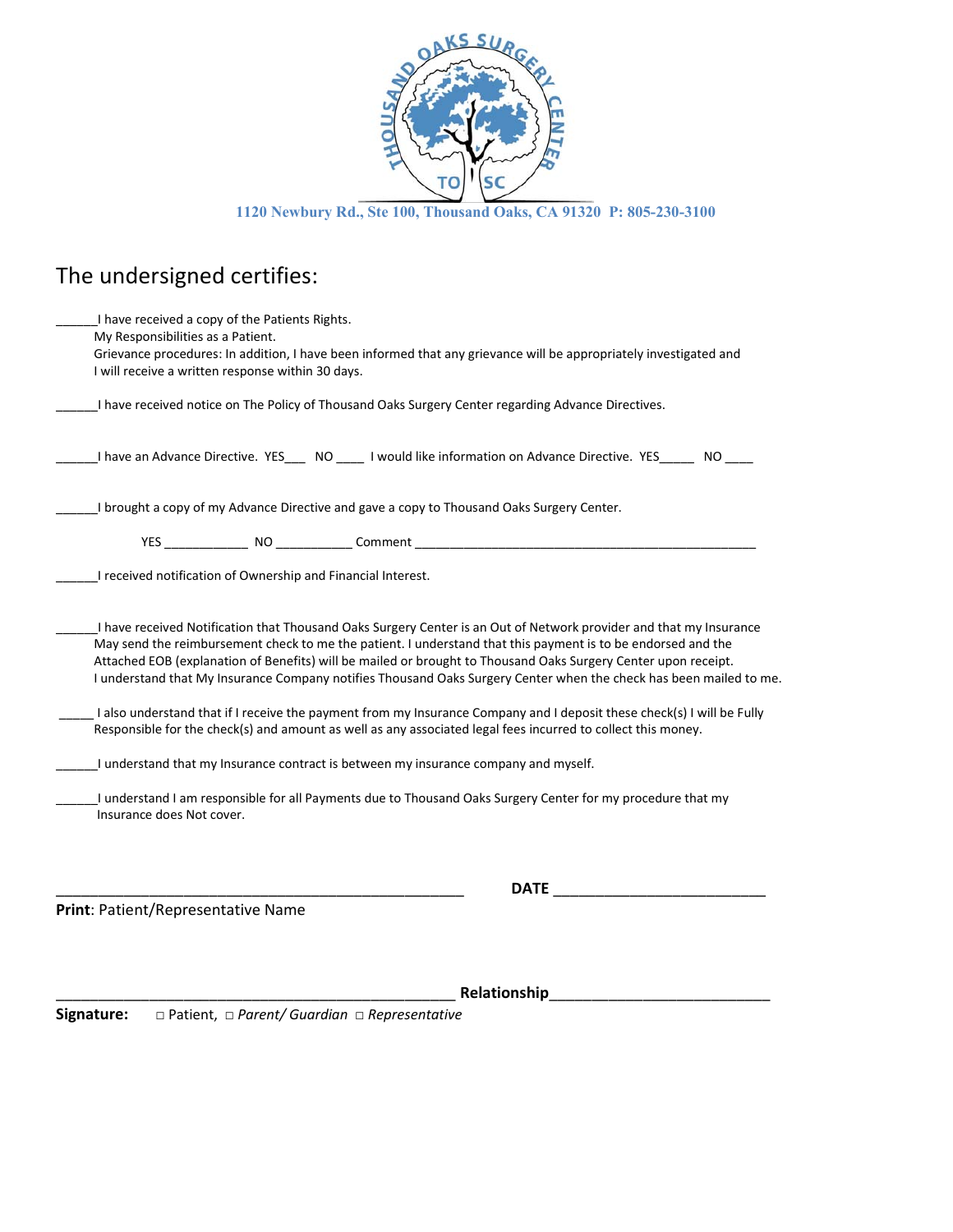

# **Assignment of Benefits**

Name of Insured (print):

Insurance Co. Name:

Policy Number: 2008. The Manual Account of the Manual Account of the Manual Account of the Manual Account of the Manual Account of the Manual Account of the Manual Account of the Manual Account of the Manual Account of the

I, hereby assign to **Thousand Oaks Surgery Center** all my right, title, and interest in and to any and all health care and/or surgical benefits otherwise payable to me for medical treatment, including major medical, rendered by the assignee as described in the attached medical claim form.

I acknowledge that my insurance company may issue a **check** and **explanation of benefits** for services provided by **Thousand Oaks Surgery Center** directly to myself or my policy holder. As part of this assignment I authorize the provider to endorse any **check** made payable to the provider and to myself for services rendered. In addition, I agree to endorse any insurance **check** sent to me by my insurance carrier for services received from the above provider and forward both the **check** and **explanation of benefits** to **Thousand Oaks Surgery Center** within *5 days* upon receipt of such **check**. If I deposit such a **check** into my personal account I agree to send to **Thousand Oaks Surgery Center** a **check** for the equivalent amount along with the **explanation of benefits**. Failure to remit payment within the given time frame can result in collections efforts by the provider, outside collection agency, and/or legal action.

I acknowledge that it is my responsibility and agree to pay any applicable deductible and co-payment amount not covered by my insurer, plan, or payer.

Signed: Date:

If not signed by the patient, please indicate relationship:

( ) Parent or guardian of minor patient (to the extent minor could not have consented to care)

- ( ) Guardian or conservator of patient
- ( ) Beneficiary or personal representative of deceased patient

( ) Spouse or person financially responsible (where information solely for purpose of processing application for dependant health care coverage)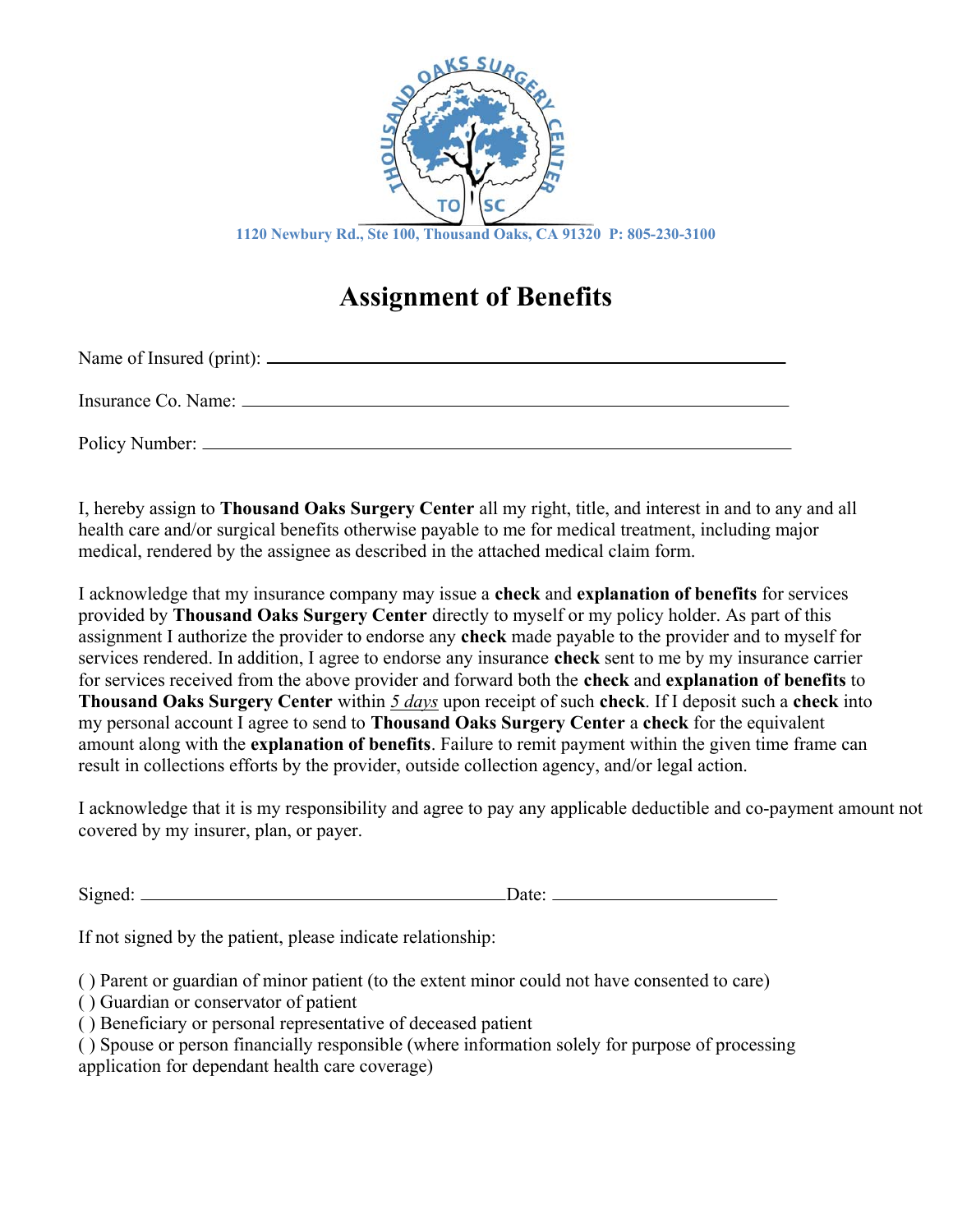

## **Authorizations for Release of Health Information**

Please answer the following three questions regarding the release and disclosure of your medical and billing information. Please return the completed form (signed and dated) to the front desk.

- 1. Do we, Thousand Oaks Surgery Center, have your permission to release your medical information to ALL your healthcare providers and insurance companies?  $\Box$  Yes  $\Box$  No
- 2. Do we, Thousand Oaks Surgery Center, have your permission to obtain your medical information from ALL of your healthcare providers and insurance companies?  $\Box$  Yes  $\Box$  No
- 3. Please list all family member(s)/guardian(s) that may access your medical records and/or financial and billing information. Please List ALL:

| Name of Person | Relationship to<br>Patient | Medical<br>Only | <b>Billing</b><br>Only | <b>Both</b> |
|----------------|----------------------------|-----------------|------------------------|-------------|
|                |                            |                 |                        |             |
|                |                            |                 |                        |             |
|                |                            |                 |                        |             |
|                |                            |                 |                        |             |

I have the right to revoke this authorization at any time. My revocation must be in writing, signed by me or my legal representative, and delivered to Thousand Oaks Surgery Center Attn: HIPAA Compliance Officer, via mail or in person. It will be effective only when Thousand Oaks Surgery Center actually receives it. The information that is disclosed under this authorization may be disclosed again by the person or organization to which it is sent. The privacy of this information may not be protected under the federal privacy regulations.

| <b>Printed Patient Name</b>                 | Patient's Date of Birth |  |
|---------------------------------------------|-------------------------|--|
| Signature of Patient                        | Date                    |  |
| Signature of Client/Personal Representative | Relationship to Patient |  |

*Please note, this form expires one year after signed. You will be asked to complete this form annually.*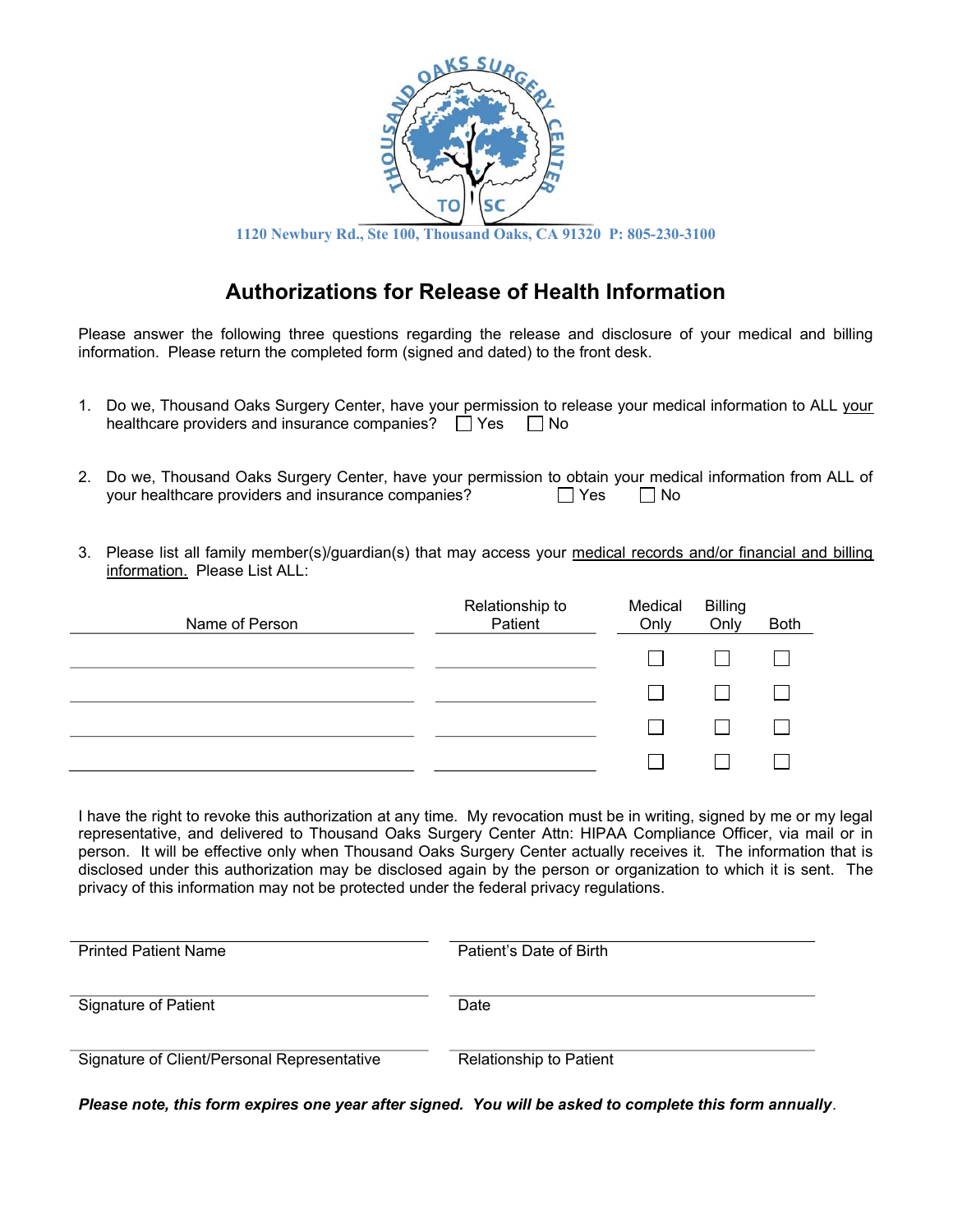

# **CREDIT CARD TRANSACTION FORM**

## **FOR OVERAGE**

## *Your procedure has been estimated by your physician.*

In the Event your Procedure takes longer than the estimate quoted by your Physician, you authorize Thousand Oaks Surgery Center to charge your Credit Card below for additional cost.

| Patient Name: __________ |        | Date of Surgery: __________                  |          |
|--------------------------|--------|----------------------------------------------|----------|
|                          |        | <b>CARDHOLDER INFORMATION</b>                |          |
| <b>VISA</b>              |        | MASTERCARD AMERICAN EXPRESS                  | DISCOVER |
| <b>CARD NUMBER:</b>      |        |                                              |          |
| <b>EXPIRATION DATE:</b>  |        |                                              |          |
| <b>CARD HOLDER NAME:</b> |        |                                              |          |
| <b>CARD CODE:</b>        |        |                                              |          |
| <b>AMOUNT TO CHARGE:</b> |        |                                              |          |
| <b>VOUCHER #:</b>        |        |                                              |          |
| <b>DATE OF SERVICE:</b>  |        |                                              |          |
|                          |        |                                              |          |
| Relationship:   Self     | Spouse | Parent<br> Other____________________________ |          |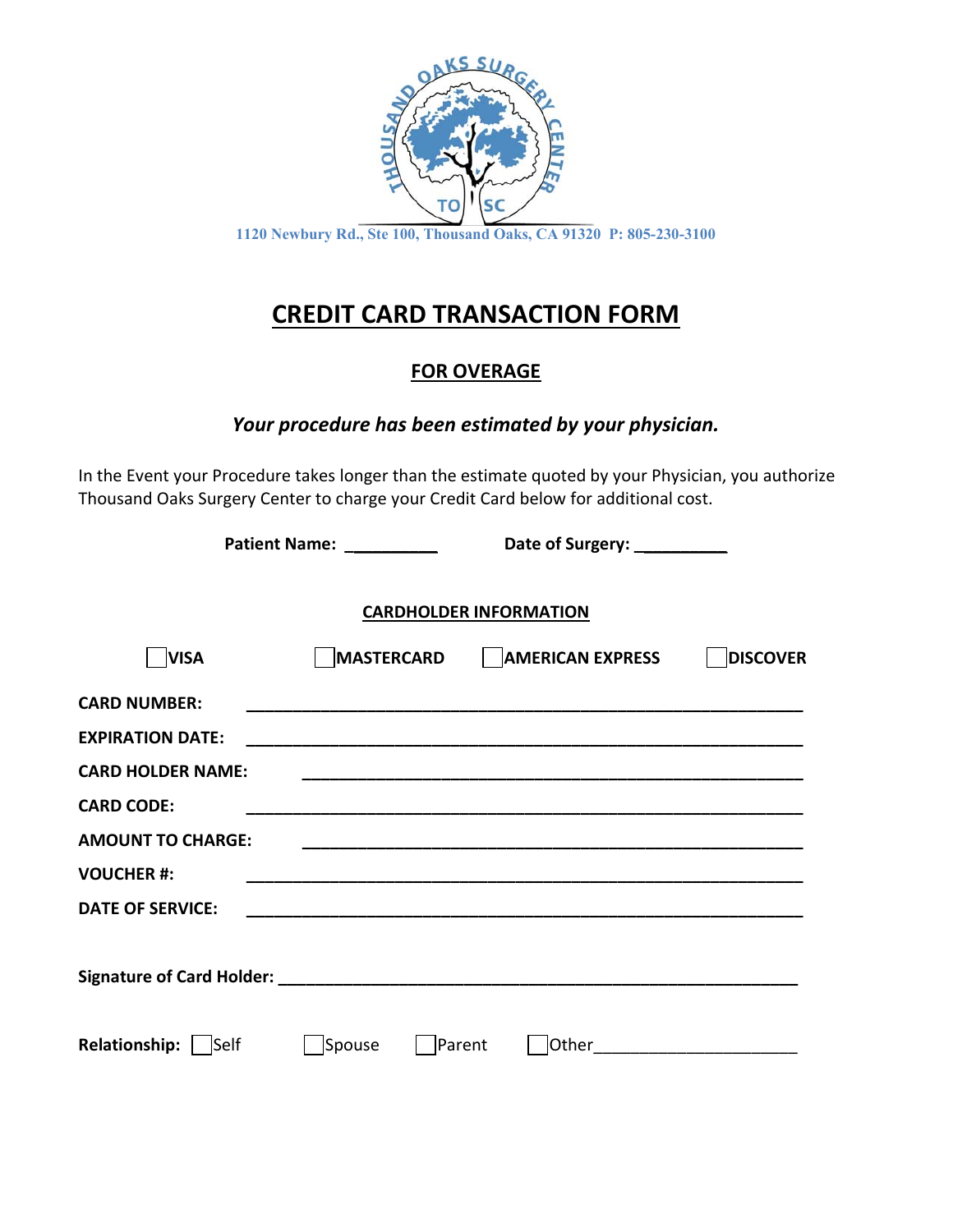

### **STATEMENT OF PATIENT FINANCIAL RESPONSIBILITY**

Thank you for choosing Thousand Oaks Surgery Center (the "Facility") as your health care provider. This statement explains how we bill our patients and their insurance plans for the services we provide.

### **In-Network Services**

If you are a member of an insurance plan with which the Facility has a comprehensive services agreement (or is "in-network") we will bill your insurance plan for your care. We will also bill you for your in-network payment obligations, which could be in the form of a co-payment, co-insurance, and/or a deductible.

### **Out-of-Network Services**

If you are a member of an insurance plan with which the Facility does not have a comprehensive services agreement (or is "out-of-network"), we will ask you to sign a Communication and Election form like the one attached as Exhibit A to this statement. The form makes clear that you understand your treatment options and financial obligations, and have chosen to seek treatment at the Facility.

It is possible that your insurance does not provide coverage for out-of-network care, including the services the Facility will provide to you. In that event, the Facility will bill you, and you will be responsible for, the full cost of the services we provide you.

It is also quite possible that your insurance does provide coverage for out-of-network care, including the services the Facility will provide to you. In that event, we will bill you for your patient share responsibilities, but will absorb the cost of any out-of-network penalties your insurer may impose and bill you based on your in-network level benefits only. That means we will seek payment from you for your in-network level co-payment, co-insurance, and/or deductible, if any. We will seek primary payment from your insurer. Like the discounted fee we charge you, we will charge your insurance company a discounted fee as well. If for some reason your insurer does not pay the discounted fee it owes to the Facility, you will be responsible for that fee, in addition to your own financial responsibility portion.

We customarily expect payment at the time we render services. If you have any questions regarding our billing procedures, please do not hesitate to contact a member of the Facility's billing staff.

Signature: \_\_\_\_\_\_\_\_\_\_\_\_\_\_\_\_\_\_\_\_\_\_\_\_\_\_\_\_\_\_\_\_\_\_\_\_\_\_\_\_\_\_\_\_\_\_\_\_\_\_ Date: \_\_\_\_\_\_\_\_\_\_\_\_\_\_\_\_\_\_\_\_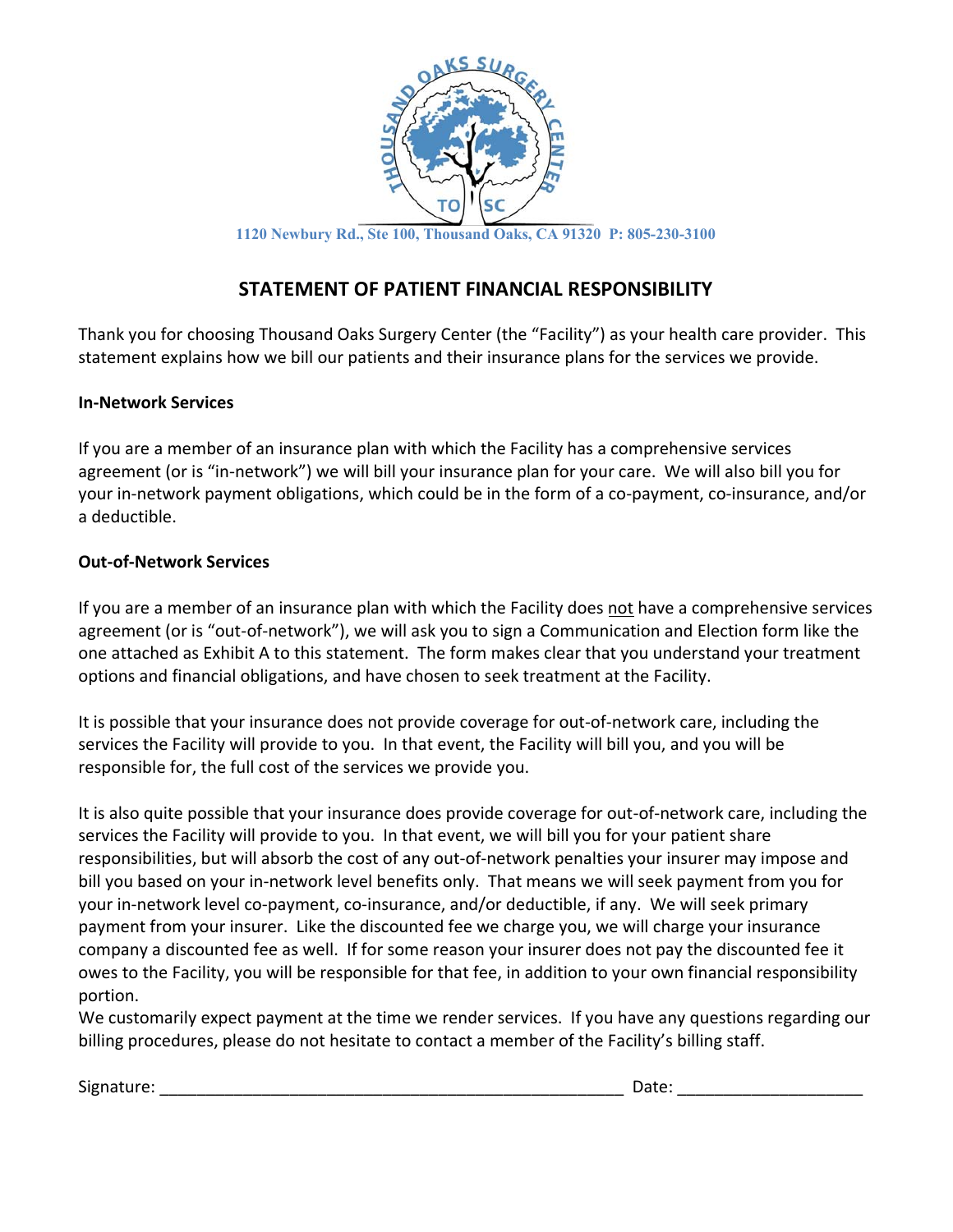

# **OUT OF NETWORK**

# **Communication & Election**

I \_\_\_\_\_\_\_\_\_\_\_\_\_\_\_\_\_\_\_\_\_\_\_\_\_\_\_\_\_\_\_\_\_\_\_\_\_\_\_\_\_\_\_\_ understand that Thousand Oaks Surgery Center is an OUT OF NETWORK Facility. I understand that I am responsible for any deductibles and or copay's associated with my Insurance Plan. I was informed prior to my procedure that I could consult with the billing department to answer any and all questions or concerns that I may have about my financial obligation with my procedure.

I wish to exercise my option to use my OUT OF NETWORK benefits and fully understand my financial obligation. I have chosen to use Thousand Oaks Surgery Center to have my procedure/treatment performed. I have been provided with a copy of the Thousand Oaks Surgery Center Patient Financial Policy, and I understand that I will be financially responsible for my co-insurance and deductibles.

**"Your insurance carrier may send payment directly to you. Once you receive the check, you must turn over the check and the explanation of benefits to the surgery center within 5 business days."** 

\_\_\_\_\_\_\_\_\_\_\_\_\_\_\_\_\_\_\_\_\_\_\_\_\_\_\_\_\_\_\_\_\_\_\_\_\_\_ \_\_\_\_\_\_\_\_\_\_\_\_\_\_\_\_\_\_\_\_\_\_\_\_\_\_\_\_\_\_

Print Name

\_\_\_\_\_\_\_\_\_\_\_\_\_\_\_\_\_\_\_\_\_\_\_\_\_\_\_\_\_\_\_\_\_\_\_\_\_\_

Patient Signature Date